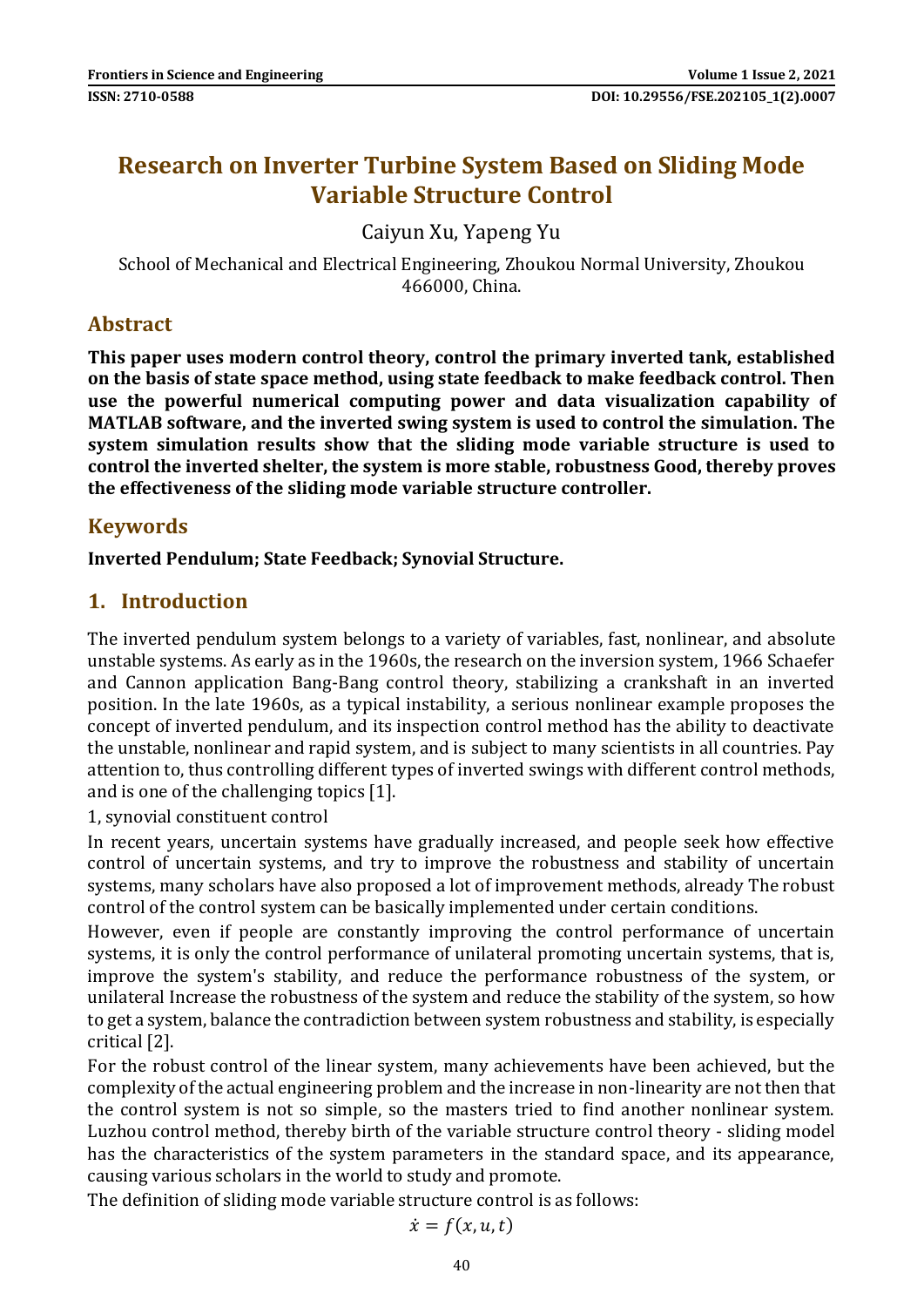Seek sliding mode variable structure control:

$$
u_i(x) = \begin{cases} u_i^+(x), s_i(x) > 0\\ u_i^-(x), s_i(x) < 0 \end{cases}
$$

## **2. Inverted pendulum model analysis**

Through the above assumption, the inverted pendulum is abstracted as the system shown in the figure, and the Newtonian mechanics analysis is utilized.



Figure 1. Straight line level inverted pendulum model

- M Quality of the car 1.098 Kg
- m Quality of the pendulum 0.108 Kg
- b Friction coefficient of the trolley 0.1N/m/sec
- n The swing rod rotation axis and the centroid distance 0.26m
- I Inertia 0.0034 kg·m2
- F Plus to the trollev
- x The actual location of the car
- The pendulum and the angle of vertical upward direction
- The angle between the pendulum and the vertical direction direction



Figure 2. Vehicle and pendulum stress analysis

N is the horizontal direction component of the active force of the trailer homogenizer, and the p is the vertical direction.

First complement the force analysis in the horizontal direction of the vehicle, the force analysis of the horizontal direction of the pendulum is completed, and the first motion equation is obtained.

Complete the force analysis of the horizontal direction of the car, obtain the following equation:

$$
M\frac{d^2x}{dt^2} = F - b\frac{dx}{dt} - N\tag{1}
$$

Complete the force analysis in the horizontal direction of the pendulor, and obtain the following equation: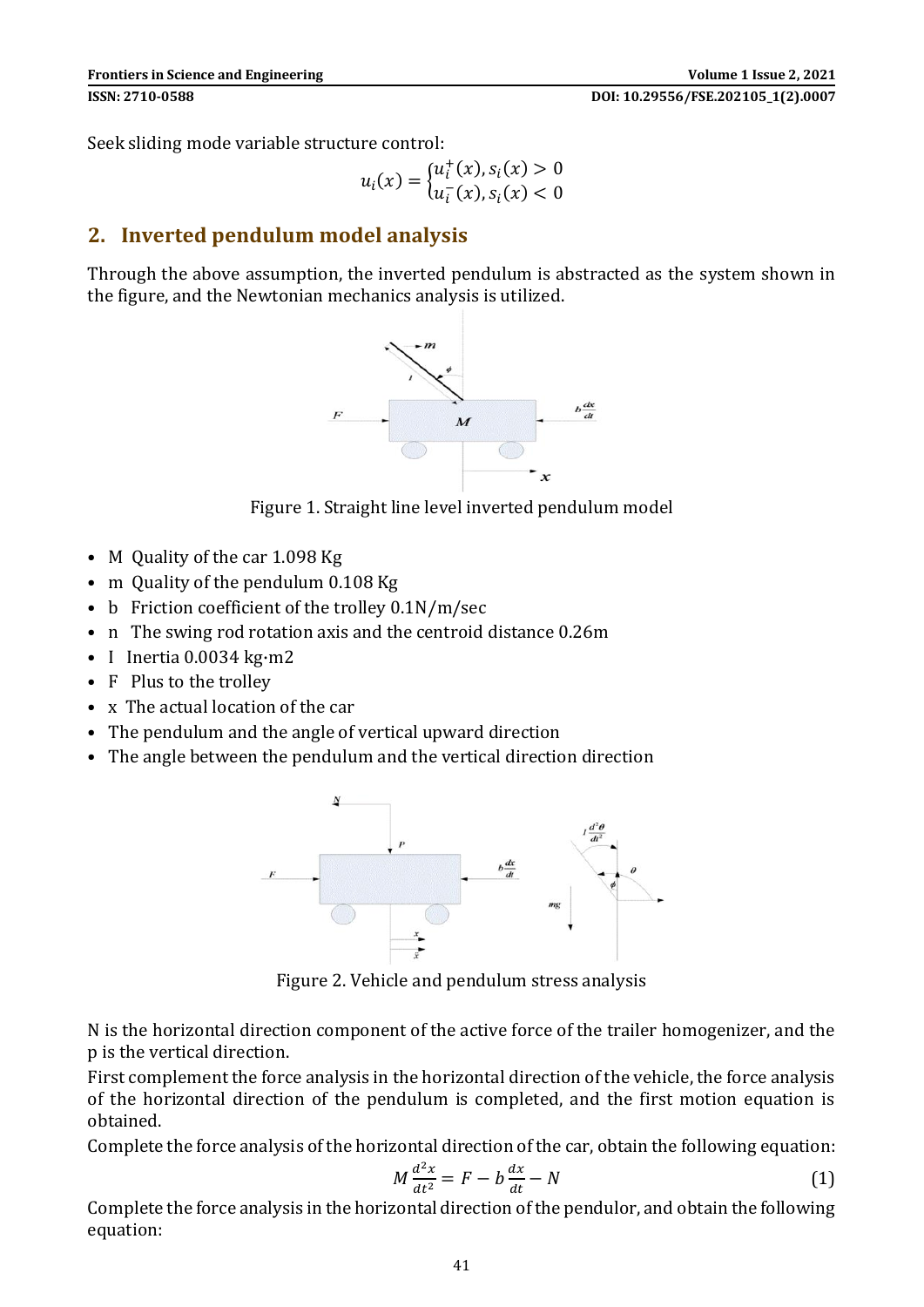#### **ISSN: 2710-0588 DOI: 10.29556/FSE.202105\_1(2).0007**

$$
N = m \frac{d^2 x}{dt^2} + m \frac{d^2 \theta}{dt^2} \cos \theta - m \frac{d\theta}{dt^2} \sin \theta \tag{2}
$$

Get the first motion equation in the system after calculation:

$$
(M+m)\frac{d^2\theta}{dt^2} + b\frac{dx}{dt} + ml\frac{d^2\theta}{dt^2}\cos\theta - ml\left(\frac{d\theta}{dt}\right)^2\sin\theta = F
$$
 (3)

Second, according to the force of the pendulum vertical direction, another moving equation in the system is obtained.

The force analysis is performed in the vertical direction of the swing rod to obtain the following equation:

$$
-Nl\cos\theta - pl\sin\theta = I\frac{d^2\theta}{dt^2}
$$
 (4)

Merge these two equations, eliminate P and N to get the following exercise equation:

$$
(I + ml^2) \frac{d^2\theta}{dt^2} + mgl \sin \theta = -ml \frac{d^2x}{dt^2} \cos \theta \tag{5}
$$

Set  $\theta = \pi + \partial$ , assuming that  $\partial$  is far less than 1, It can be approximated that the output force F of the controlled object  $\cos \theta = -1$ ,  $\sin \theta = -\partial$ ,  $\left(\frac{d\theta}{dt}\right)$  $\frac{d\theta}{dt}$ )<sup>2</sup> = 0 is used u to indicate that the movement of the motion equation is as follows:

$$
\begin{cases}\n(I+ml^2)\frac{d^2\theta}{dt^2} - mgl \,\partial = ml(\frac{d^2x}{dt^2})\\ \n(M+m)\frac{d^2x}{dt^2} + b\frac{dx}{dt} - ml\frac{d^2\theta}{dt^2} = u\n\end{cases}
$$
\n(6)

The initial conditions are set to 0, and the French group performs Laplas transform to get the following equation:

$$
\begin{cases} (I+ml^2)\,\partial(s)s^2 - mgl\,\partial(s) = mlX(s)s^2\\ (M+m)X(S)S^2 + bX(s)s - mls^2 = U(s) \end{cases}
$$
\n(7)

Since the angle  $\partial$  is the output, the first equation in the equation group can be obtained:

$$
X(s) = \left[\frac{l + ml^2}{ml} - \frac{g}{s^2}\right] \partial(s)
$$
\n
$$
\frac{\partial(s)}{\partial(s)}
$$
\n(8)

$$
\frac{\partial(s)}{\partial(x)} = \frac{mls^2}{(l+ml^2)s^2 - mgl}
$$
\n(9)

Let  $v = x$ , must be:

$$
\frac{\partial(s)}{v(s)} = \frac{ml}{(l+ml^2)s^2 - mgl}
$$
 (10)

This formulates this in the second movement equation in the above equations, obtained:

$$
(M+m)\left[\frac{l+ml^{2}}{ml} - \frac{g}{s}\right]\partial s^{2} + b\left[\frac{l+ml^{2}}{ml} + \frac{g}{s}\right]\partial s - ml\partial s^{2} = u(s)
$$
\n(11)

Get the transfer function after finishing:

$$
\frac{\partial(s)}{u(s)} = \frac{\frac{mls^2}{q}}{s^4 + \frac{b(l+ml^2)}{q}s^3 - \frac{(M+m)mgl}{q}s^2 - \frac{bmgl}{q}s}
$$
(12)

among them  $q = [(M + m)(I + ml^2 - m^2l^2]$ .

Setting the system status space equation is:  $\overline{\begin{bmatrix} \dot{X} = AX + Bu \\ u & GY + Du \end{bmatrix}}$  $y = CX + Du$ 

The equation group is solved to  $\ddot{x}$ ,  $\ddot{\phi}$  quotient equation to obtain a solution:

$$
\begin{cases}\n\dot{x} = \dot{x} \\
\ddot{x} = \frac{-(I + ml^2) b \dot{x}}{I(M + m) + Mml^2} + \frac{m^2 g l^2 \varphi}{I(M + m) + Mml^2} + \frac{(I + ml^2) u}{I(M + m) + Mml^2} \\
\dot{\varphi} = \dot{\varphi} \\
\ddot{\varphi} = \frac{-mlb \dot{x}}{I(M + m) + Mml^2} + \frac{mgl(M + m)\varphi}{I(M + m) + Mml^2} + \frac{mlu}{I(M + m) + Mml^2}\n\end{cases}
$$
\n(13)

After the finishing system status equation is: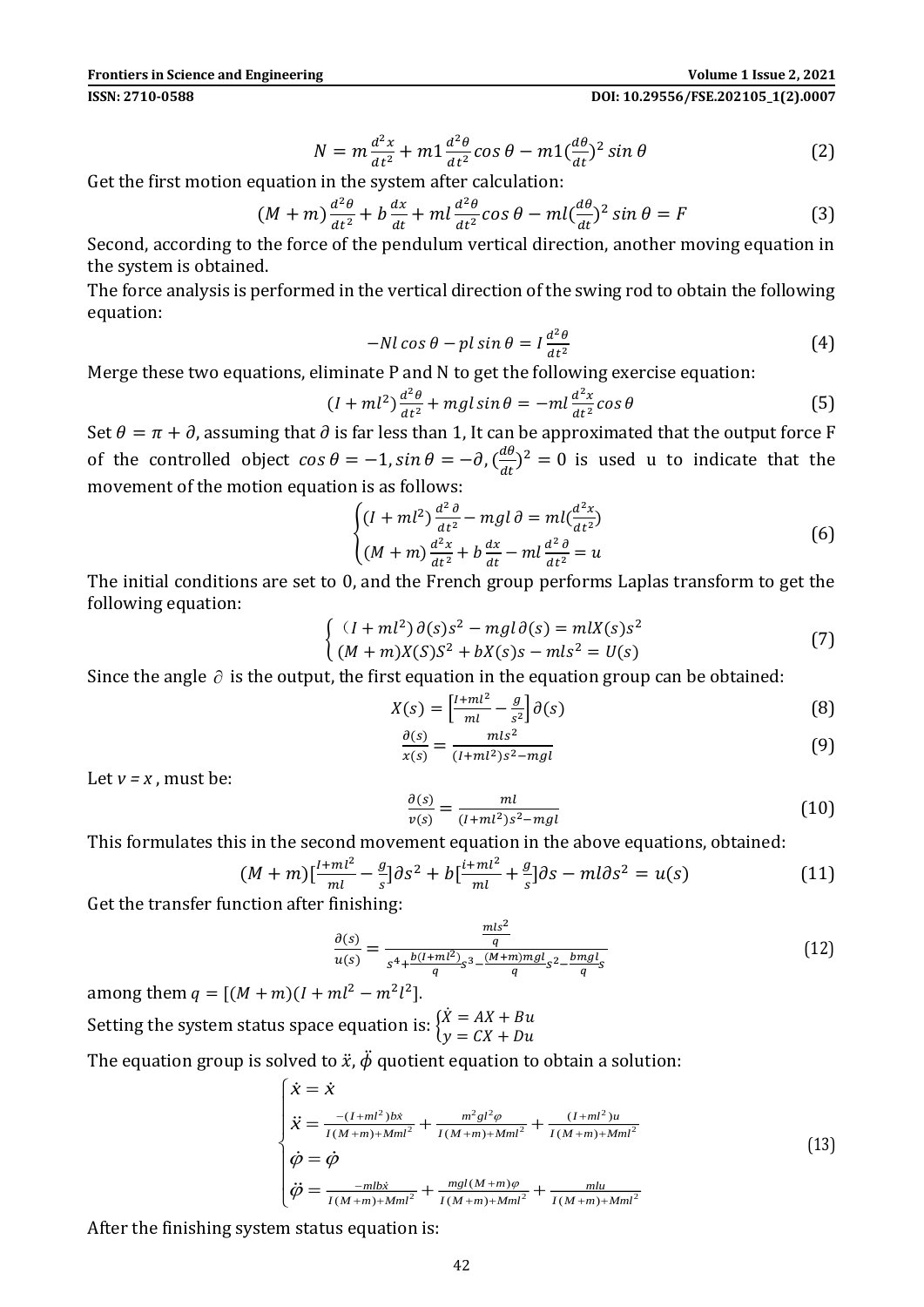**ISSN: 2710-0588 DOI: 10.29556/FSE.202105\_1(2).0007** 

$$
\begin{bmatrix} \dot{x} \\ \dot{x} \\ \dot{\varphi} \\ \dot{\varphi} \end{bmatrix} = \begin{bmatrix} 0 & 1 & 0 & 0 \\ 0 & \frac{-(I+ml^2)b}{I(M+m)+Mml^2} & \frac{m^2gl^2}{I(M+m)+Mml^2} & 0 \\ 0 & 0 & 0 & 1 \\ 0 & \frac{-mlb}{I(M+m)+Mml^2} & \frac{mgI(M+m)}{I(M+m)+Mml^2} & 0 \end{bmatrix} \begin{bmatrix} x \\ \dot{x} \\ \varphi \\ \dot{\varphi} \end{bmatrix} + \begin{bmatrix} 0 \\ \frac{I+ml^2}{I(M+m)+Mml^2} \\ 0 \\ \frac{ml}{I(M+m)+Mml^2} \end{bmatrix} \qquad (14)
$$

## **3. Simulation analysis**

### **3.1. Simulation of inverted pendulum control system based on PID**

The design of the PID controller is originally indeed necessary to accurately analyze the control system [3]. In order to emphasize this advantage of PID control, we use the PID controller to set parameters [4], the Simullink simulation test in Matlab, using the experiment method to detect the correct parameters of the PID controller. The system structure is shown below:



Figure 3. Configuration of PID Control

 $\Box$ ħ ysw2 Edit View Display Diagram Simulation Analysis Code Tools Help ◎ - 畾 -外  $\Rightarrow$  $\mathbb{R} \otimes \mathbb{R}$  -  $\mathbb{R}$  $\circ$   $\bullet$  10.0 Normal  $\overline{\phantom{0}}$  $\rightarrow$ 目 合  $\bullet$  $\left($  $vsw2$ **Pa** ysw2  $\overline{a}$  $\Theta$  $\begin{array}{c} \hline \overline{K} & \underline{3} \\ \underline{M} & \end{array}$  $\Rightarrow$  $A \equiv$  $v' = \Delta x + B$ u  $\overline{\mathbb{R}}$  $PID(s)$  $v = Cx + Du$ **Add** State-Space PID Controller2 K<sup>\*</sup>u Gain4 angle acc  $\gg$ Ready 125%  $ode45$ Figure 4. PID inverted pendulum control simulation diagram

State-based spatial model for inverted PID controller design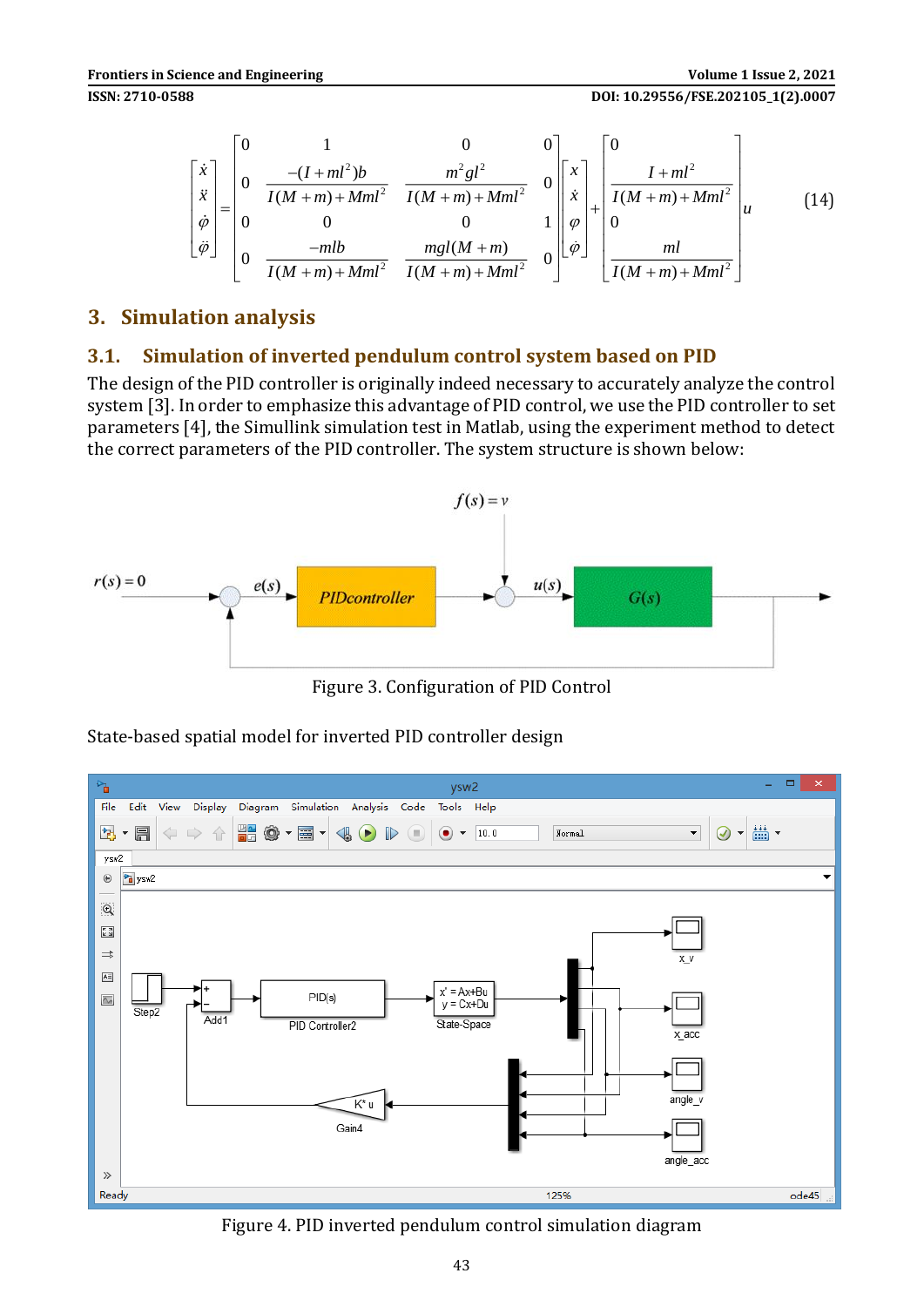**ISSN: 2710-0588 DOI: 10.29556/FSE.202105\_1(2).0007**



Figure 5. Current chart of inverted trap



Figure 6. Change graph inverting train speed

## **3.2. Immulation of inverted pendulum control system based on sliding mode**

The carrier mass M is 0.5, the pendulum mass M is 0.5, the length of the swing rod rotation is 0.3, and the gravity acceleration coefficient is 9.8. Take the initial state of the controlled object is  $[\pi/3,0,0.5,0]$ .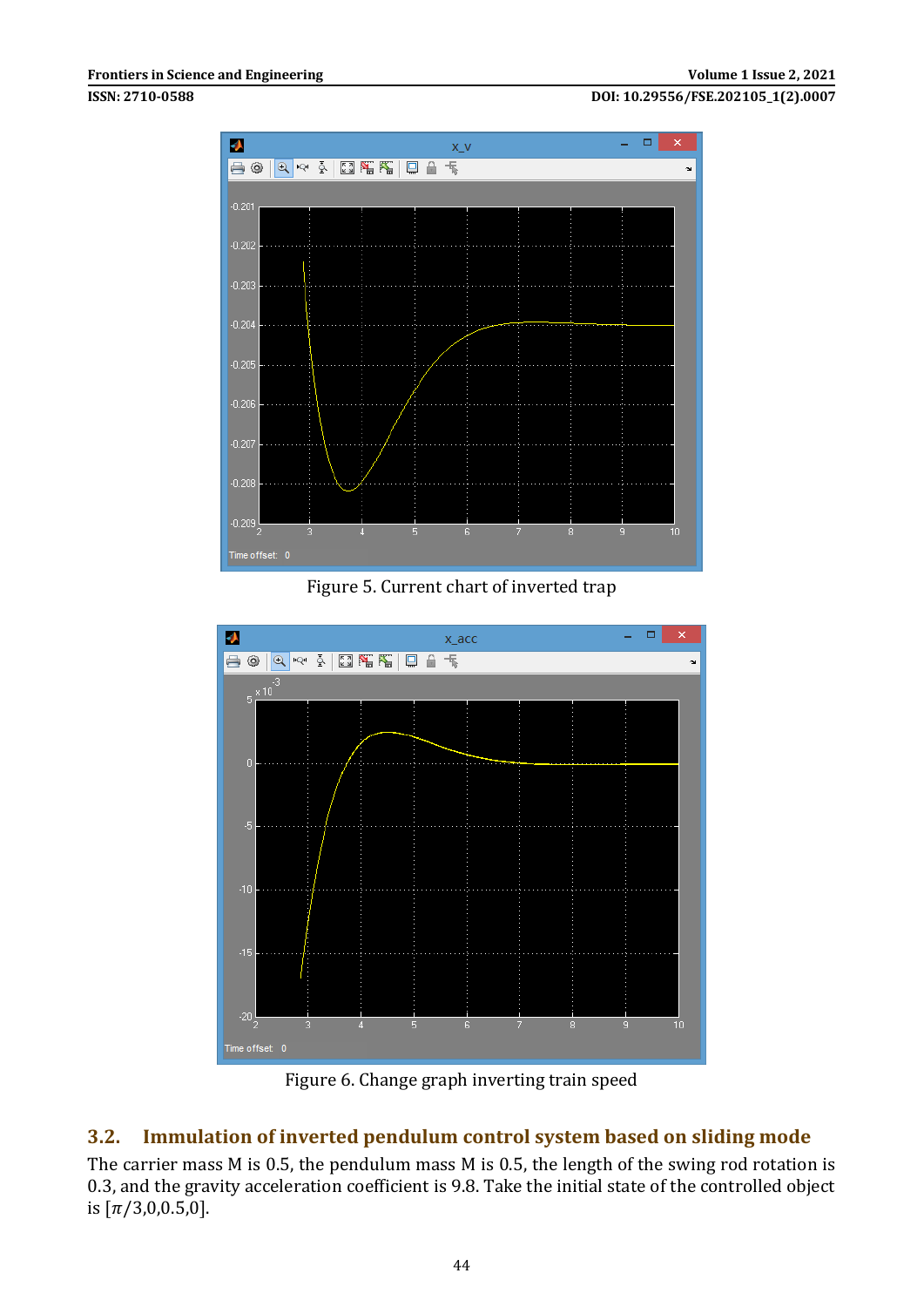The parameter  $\alpha_a = 1$  is used, then the  $\alpha_a$ ,  $\lambda_a$ ,  $\alpha_u$  and  $\lambda_u$  passes through  $\overline{\mathcal{L}}$  $\mathbf{I}$  $\int_{u}^{\lambda_u} = \lambda_a + 6(\alpha_u - 1)$  $\alpha_u = 1 + \frac{g}{11}$ 11  $\lambda_a = \frac{6l}{a}$  $\frac{6}{g}(\alpha_u-1)$ ,

the control rate G, the control method, the saturation function method, take the boundary layer thickness H, establish the sliding mode control simulation map of the system.



Figure 7. Sliding mode inverted pendulum control simulation diagram



Figure 8. Inverted trap cell displacement chart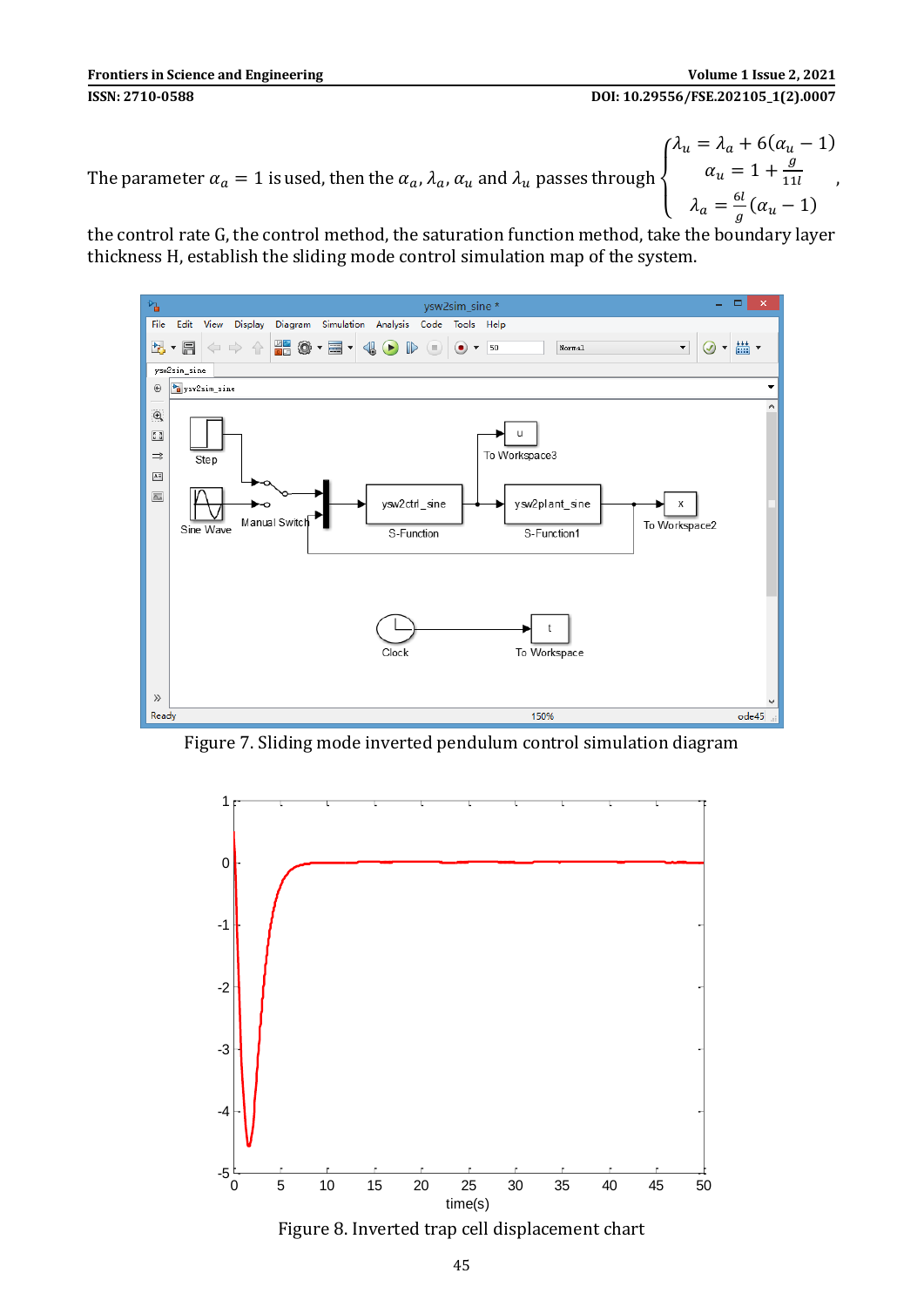

Figure 9. Change graph inverting train speed

As can be seen from the figure, it is possible to control the inverted flame by using a sliding mode. When using a sinusoidal excitation, the system can still be well stabilized, and the system can be controlled, so the inverted pendulum system control of the sliding mode is controlled, and the performance is better.

## **4. Conclusion**

The inverted pendulum system belongs to a variety of variables, fast, nonlinear, and absolute unstable systems. The inverted pendulum system acts as an object, and its control effect can be directly measured by swing angle, displacement, and stable time. VARIABLE-STRUCTURE CONTROL System with Sliding Mode, is referred to as VSS is a special nonlinear system whose nonlinear manifests is discontinuities of control. This chapter has studied the design and simulation study of primary inverted swing structure control system, analyzing the status quo of sliding mode variable structure control, studied the control definition of sliding modes, basic principles, and sliding modes of syndrome, and On this basis, the mathematical model of the inverted pendulum is discussed, providing the theoretical basis for simulation analysis. However, there are many shortcomings in inverted pendulum control, and the sliding mode variable structure control is relatively simple, and there is a strong robustness when uninterrupted and parameter uncertainty. However, the synovial control has a dazzling phenomenon, which not only affects the control accuracy of the system, which increases energy consumption to reduce the service life of the machine, but also possibly stimulating the force of the system without modeling part, which will cause the system to install the system.

## **References**

[1] V.S. Sorokin.Analysis of motion of inverted pendulum with vibrating suspension axis at lowfrequency excitation as an illustration of a new approach for solving equations without explicit small parameter[J]. International journal of non-linear mechanics, 2014, 63(1): 1-9.